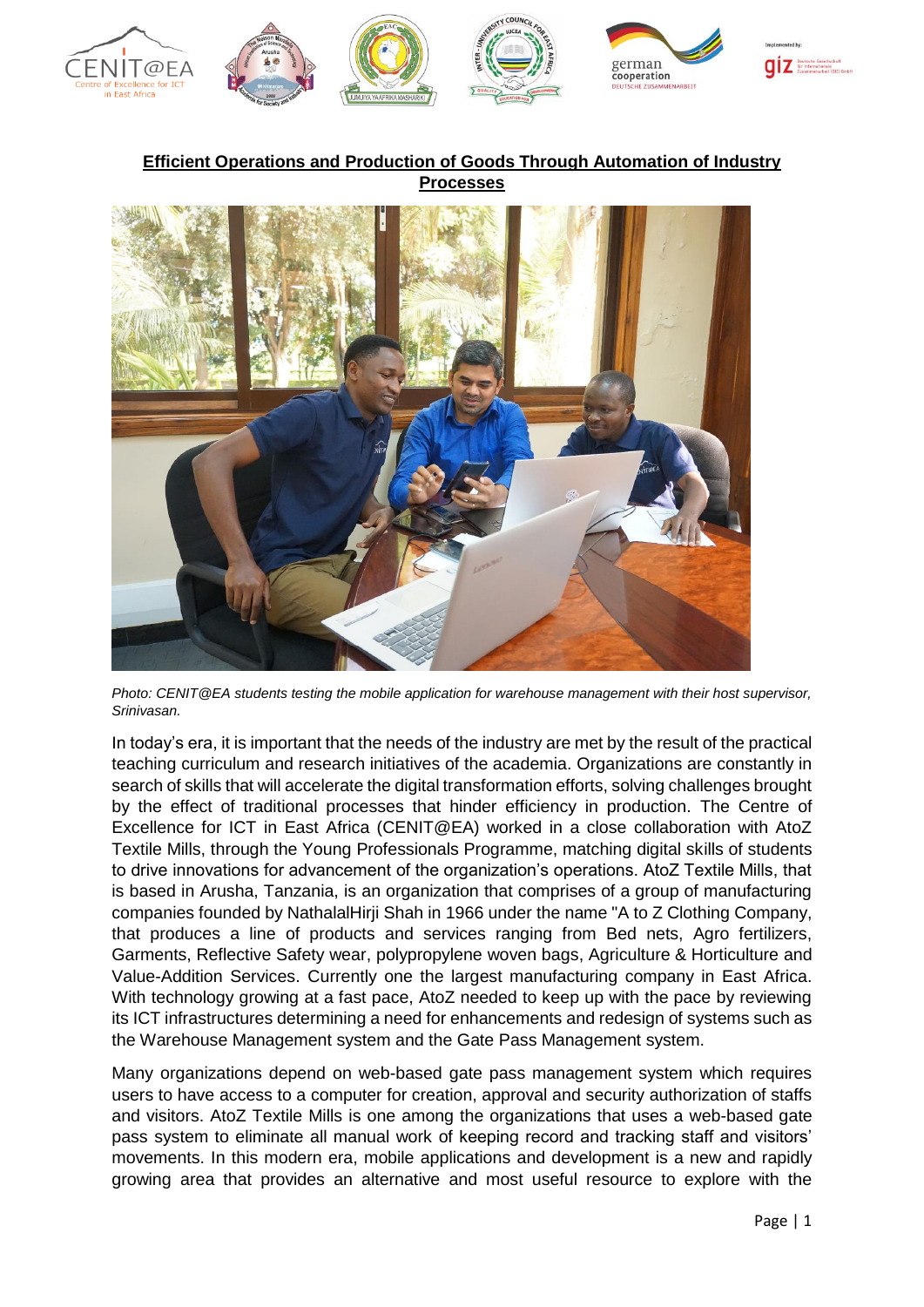











availability of smartphones changing how people interact with computerized systems. Users prefer to use mobile applications running on a small hand-held mobile device which is moveable, portable, easy to use and accessible from anywhere and any place.

Hillary Rambo whose specialty is in mobile systems, has been engaged in analyzing the webbased gate pass management systems, providing AtoZ with enhancements of the system by integrating a mobile application to meet user demands and requirements. The application is integrated to the core system database for keeping records of visitors and staff's movements. The integration of mobile application incorporates barcodes that enhances user experience and interaction with the system, saving user time, quick notification of gate pass request and approval, eliminating manual entry of entrance and exit time data.

The mobile application is seen to enhance and further complement the existing web-based system by increasing its efficiency, effectiveness, and flexibility of timely engagement of personnel involved and provision of authorization.

The mobile application works in such a manner that the phone hardware component such as camera is utilized to scan gate pass barcode and with features such as picture capturing of visitors where necessary for security purposes.

**"Through an extensive research and prototyping, I have successfully managed to develop the gate pass mobile application that proves to be a great resource for AtoZ operations and the same will help the organization track inflow and outflow of traffic at the premises"**, explains Hillary Rambo.

On the other hand, warehousing is a necessary key component of the organization's manufacturing activities and processes, with the expertise of Beatus Mbunda, AtoZ has been able to implement a warehouse management system through a mobile application. The platform will help AtoZ produce goods by imminently predicting the availability of raw materials to be used for consistent production, utilizing time to make goods available according to the demand, store surplus of goods to meet demand in future, price stabilization by regulating the supply of goods in the market, minimization of risk from fire, theft and insurance companies can compensate when a damage occurs and prepare goods for sale through packaging and grading.

The mobile application system solves the challenge of accessibility of warehouse and spares. Optimizing the warehouse and spares web application will enable staff to continue working effectively, the staff will be able to use their mobile application in the smartphone, synchronize with the remote server.

Due to covid-19, AtoZ is shifting its focus from manual operations and processes with regards to tracking of delivery. With the mobile application the organization is able to remotely track goods in real time. **"We want to improve customer experience and service delivery by helping clients plan for the sales being informed on the delivery route of their goods avoiding delays"**, stated Srinivasan Kumar, Information Systems Lead at AtoZ.

With the support of the CENIT@EA Young Professionals, the developed mobile applications will still undergo a series of coding, system testing, and validation even after the completion of the internship. The platform is planned to be effectively open for use in the organization's systems integration in the month of April.

AtoZ plans to engage the Young Professionals from CENIT@EA to assist in development and enhancement of other systems in the organization such as the Vehicle GPS tracking, Freebee